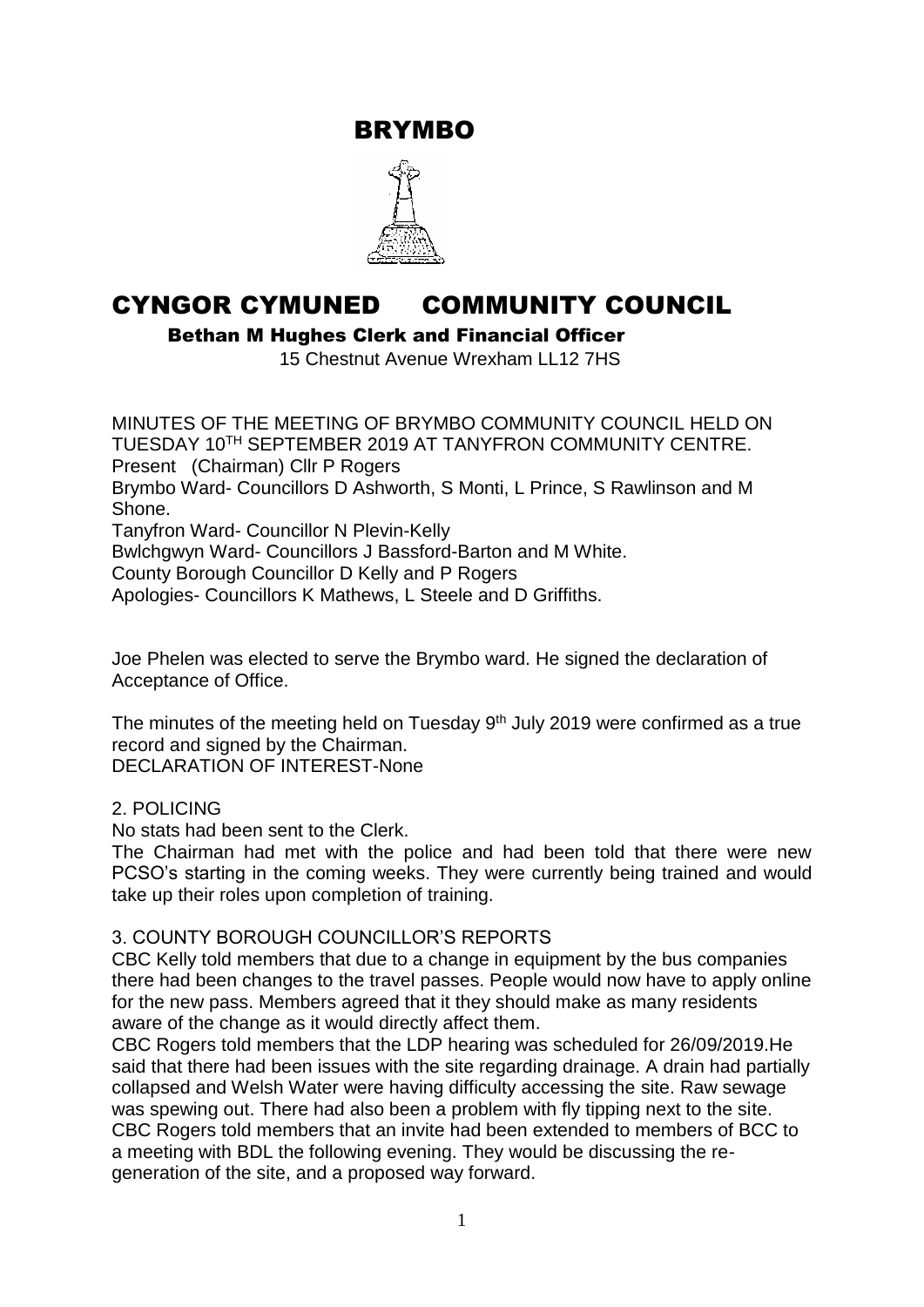#### 4. ROADS

CBC Rogers said that there had been re-surfacing within the Ward. There were also a few more roads that would be benefitting from this. He asked members to advise residents to report all potholes to WCBC as they could be dealt with much quicker.

#### 5. BUS SHELTER SERVICES AND STOPS

The Chairman said that he would chase up the promised bus shelter on Blast Road as he had still not heard anything. He also said that there were issues with the school transport service and pupils in Tanyfron attending high school.

### 6. PLAYING FIELDS AND PLAYGROUNDS

No further information.

#### 7. FOOTPATHS/LIGHTING

The Chairman told members that the loan for the new lamps had been approved and hoped that the work would soon begin. He thanked Cllr Monti for all the hard work she had done to secure this funding. He said it had been at times a very difficult task.

8. WAR MEMORIAL No further information.

#### 9. PLANNING

VARIATION OF CONDITION NO.1 IMPOSED UNDER PLANNING PERMISSION P/2018/0557 TO EXTEND THE PERIOD OBEFORE THE BUILDING SHALL CEASE AND BE ABOANDONED BRYMBO IRON AND STEEL WORKS HERITAGE CENTRE NEW HIGH STREET BRYMBO P/2019/0529-No observations.

OUTLINE PLANNING PERMISSION FOR UP TO 450 DWELLINGS (CLASS C3 USE), PROVISION OF A PRIMARY SCHOOL (2-FORM ENTRY), SMALL DISTRICT CENTRE COMPRISING UP TO 1,395 SQ.M OF CLASS A1 RETAIL, UP TO 372 SQ.M OF CLASS A3 RESTAURANT / PUBLIC HOUSE, UP TO 465 SQ.M OF CLASS D1 USE, MULTI-FUNCTIONAL GREEN INFRASTRUCTURE, INCLUDING CHILDREN'S PLAY AREAS AND INFORMAL OPEN SPACE, SURFACE WATER ATTENUATION, VEHICLE ACCESSES, CAR PARKING, ENGINEERING WORKS, PUBLIC FOOTPATHS AND HARD AND SOFT LANDSCAPING, UNDERGROUND SERVICES, AND ALL ANCILLARY AND ENABLING WORKS, WITH ALL MATTERS RESERVED EXCEPT FOR VEHICULAR ACCESS FROM BRYMBO ROAD FORMER SITE OF BRYMBO STEELWORKS BRYMBO WREXHAMP/2019/0546- No observations.

SINGLE STOREY REAR KITCHEN EXTENSION 3 ST ALBANS ROAD TANYFRON P/2019/0575- No observations.

CHANGE OF USE OF LAND TO AGRICULTURAL EQUESTRIAN TO INCLUDE FORMATION OF MENAGE BOUND BY TRADITIONAL POST AND RAIL TIMBER FENCE WITH FIVE BAR ENTRY GATE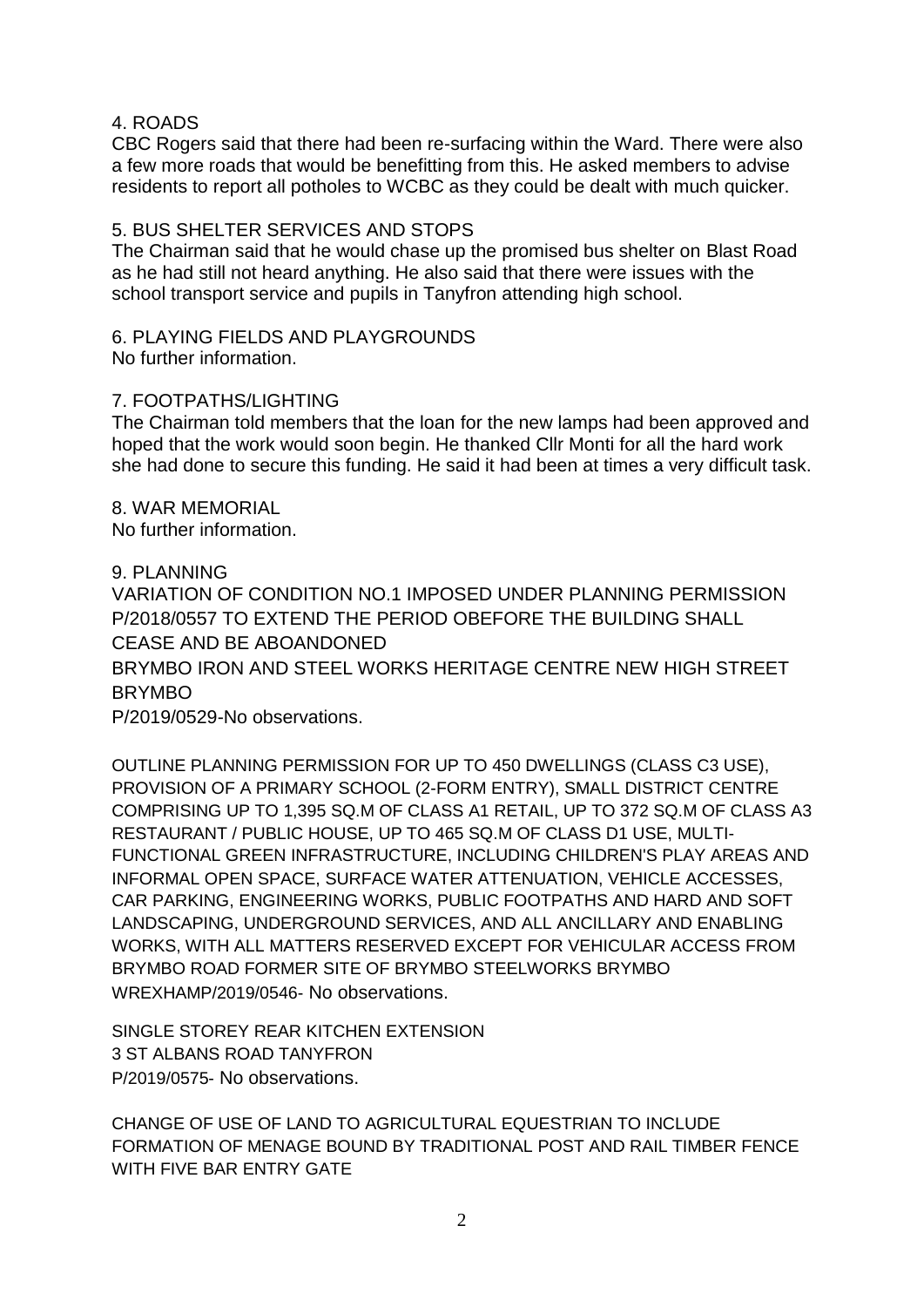HIGH MEADOW HOUSE CAE PEN TY ROAD CEFN Y BEDD P/2019/0569- No observations.

TWO STOREY SIDE EXTENSION AND ERECTION OF NEW TRIPLE GARAGE BRYN HYFRYD MINERA ROAD FFRITH P/2019/0577- No observations.

ERECTION OF SINGLE DETACHED GARAGE FAMMAU VIEW 1 STRYT MAELOR BWLCHGWYN P/2019/0611- No observations.

CONSTRUCTION OF NEW ACCESS ALTERATION TO AN EXISITNG ACCESS, CONSTRUCTION OF NEW DRIVEWAY AND HARDSTANDING/PARKING AREA (PARTLY IN TRETROSPECT) ON LAND ADJACENT TO BRYN AWEN BRYN AWEN FRONHEULOG HILL BWLCHGWYN P/2019/0629 No observations.

ERECTION OF DETACHED DOUBLE GARAGE WITH STOREROOM AREA ABOVE GREENWAYS QUEENS ROAD BRYMBO P/2019/0665- No observations.

ERECTION OF I1 NO. PAIR OF 2 BED SEMI-DETACHED HOUSES AND CONSTRUCTION OF 3 BAY PARKING AREA ON LAND OPPOSITE OFF HOLLAND **ROAD** 

LAND AT THE JUNCTION OF HOLLAND ROAD AND GREEN ROAD BRYMBO P/2019/0682- No observations.

#### 10. OUTSTANDING DONATIONS.

2 donations were outstanding from the meeting in July.

Bwlchgwyn Residents Assoc. had requested a donation towards the cost of funding a traffic survey and a report to aid against the appeal hearing for the building of a traveller's site on land next to Craig Wen farm in Bwlchgwyn. Members discussed the request and said that as this was not a normal charitable donation the funds could be taken from Bwlchgwyn Environmental fund. Cllr White proposed that a sum of £995.00 be granted to the organisation from the Environmental fund. Cllr Bassford-Barton seconded the proposal. A vote was taken. All were in favour. Brymbo Residents Action Group had made a request for any amount to help towards the cost of a survey. The group were a few hundred pounds short. Members discussed the proposal and said that as BCC were funding a barrister to represent them, the barrister may request a survey. Based on this, Cllr Ashworth proposed and Cllr Shone seconded that if the barrister requested these works the CC would fund them. A vote was taken. All were in favour.

#### 11. BWLCHWYN VILLAGE HALL

The Chairman told members that documentation was in the hands of the insurers who had appointed a barrister. Discussions were due to take place between the barrister and the Chairman and the Clerk. The Chairman told members that there was no issue with the designated site. The Chairman and the CBC told members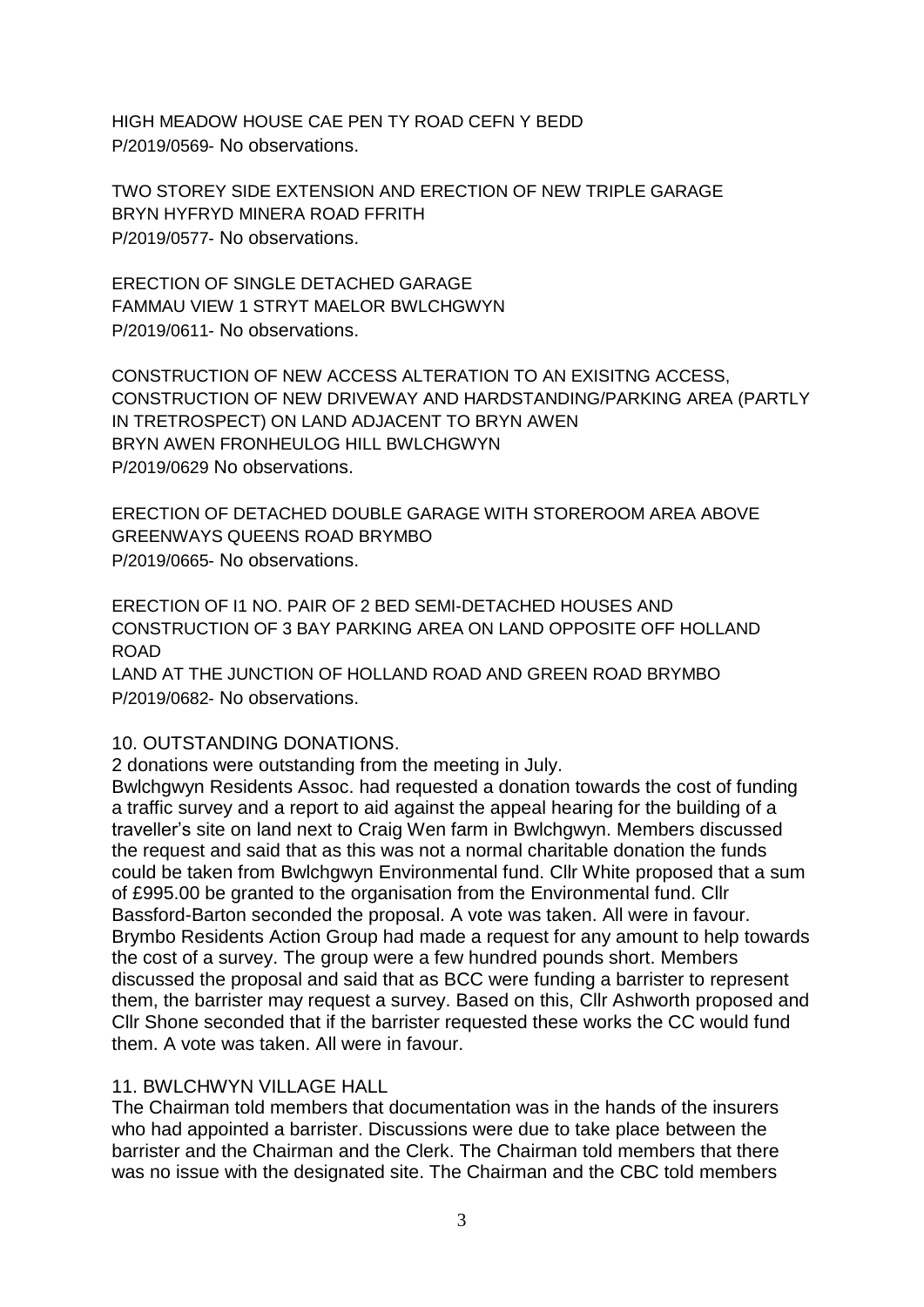that Fields in Trust and the Charities Commission had been pedantic from the beginning and had not been willing to work with the VH. Cllr Ashworth said that the CC had to be very careful and would have to abide by the advice of the barrister in order for the process to be done accurately, meaning that a situation like this would not arise again as all correct procedures would be followed. CBC Kelly said that BCC was fully supportive of the residents in trying to secure the future of the VH. Cllr Shone informed the residents who were in attendance that once the VH was in their ownership funding would possible be available by grant application. The Chairman also said that once the situation was resolved BRA could come back to the CC for funding for the Village Hall.

#### 12. BWLCHGWYN PROJECT

Bwlchgwyn Councillors had consulted with as many residents as possible regarding the funding of a project in the village. The Clerk had received 7 letters in response. Many residents believed that the money should be held over and spent when the VH was in the ownership of BRA. The Councillors from Bwlchgwyn had suggested a MUGA on the land where the tennis courts stood. Cllr Shone said he would be more than happy to assist them as he had project managed the Tanyfron MUGAS 7 years earlier. The Chairman told members and the residents in attendance that the project must begin soon as the Internal Audit had reported the large amount of funds held by the CC would need to be looked at closely when setting the next year's precept. This could mean that the funding may be lost if not used. The Chairman also told members that after a project had been identified, future funding to help with the refurbishment of the VH could be applied for. He said that a MUGA had been built in Tanyfron seven years previously, however a further £30,000.00 had been spend 6 years later on a new play area. The residents in attendance said that if a MUGA was not a preferred choice could the development of the tennis courts and also the play area be considered. Members agreed that this could be considered. The Councillors for Bwlchgwyn would discuss this and bring a decision back to the next meeting.

#### 13. COUNCILLOR VACANCY

The Clerk advised members that the vacancy for Councillor for the Vron ward had been advertised. She had not as yet had any information from Electoral services.

## 14. CORRESPONDENCE

#### COMMUNITY LIAISON MEETING

#### 15. ACCOUNTS FOR PAYMENT

| 3433 EXCELLO LAW BARRISTER LDP         |                                                  | 4500.00 |
|----------------------------------------|--------------------------------------------------|---------|
| 3434 BTRT HIRE OF ROOM 31/07 AND 09/07 |                                                  | 60.00   |
| 3435 WCBC LODGE COMM CENTRE            |                                                  | 31.40   |
|                                        | 3436 WALES AUDIT OFFICE 2017/2018 EXTERNAL AUDIT | 225.75  |
| 3437 SCOTTISH POWER B GREEN            |                                                  | 37.22   |
| 3437 SCOTTISH POWER TYF MUGA           |                                                  | 49.92   |
| 3439 JONES LIGHTING JULY               |                                                  | 1581.88 |
| 3440 JONES LIGHTING AUGUST             |                                                  | 287.52  |
| 3441 B M HUGHES REFUND OF POSTAGES     |                                                  | 6.62    |
| 3442 BVHA YOUTH PROJECT                |                                                  | 170.00  |